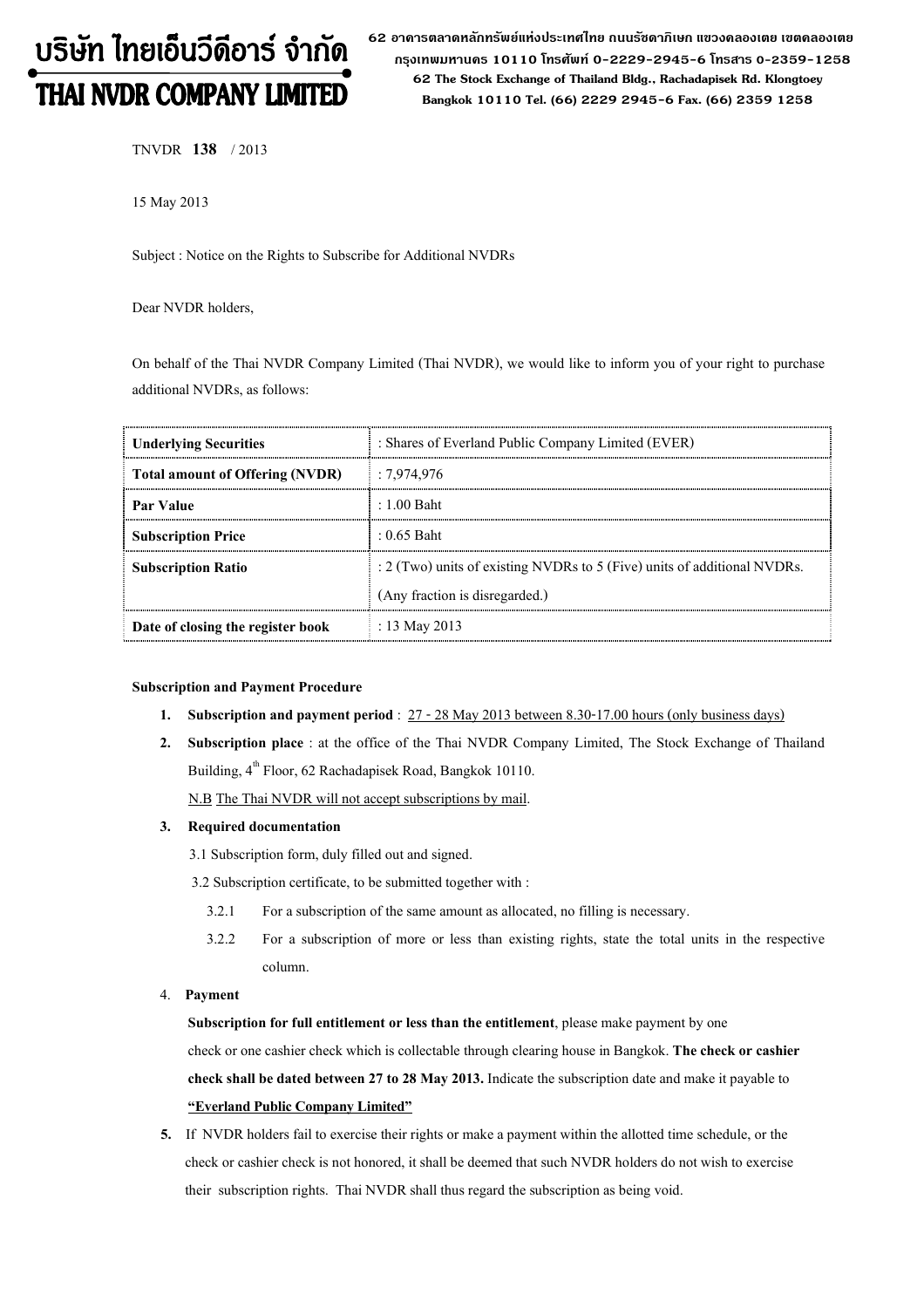Should you need any further information, please do not hesitate to contact Thai NVDR Company Limited at 02-229-2800 Ext. 2938-2946.

Sincerely yours, Thai NVDR Company Limited

Pichay- Chemolary

(Pichaya Chomchaiya) Head Depository Department The Stock Exchange of Thailand Group

Enclosure : 1. Subscription Form for NVDR Right Issues

2. Subscription Certificate